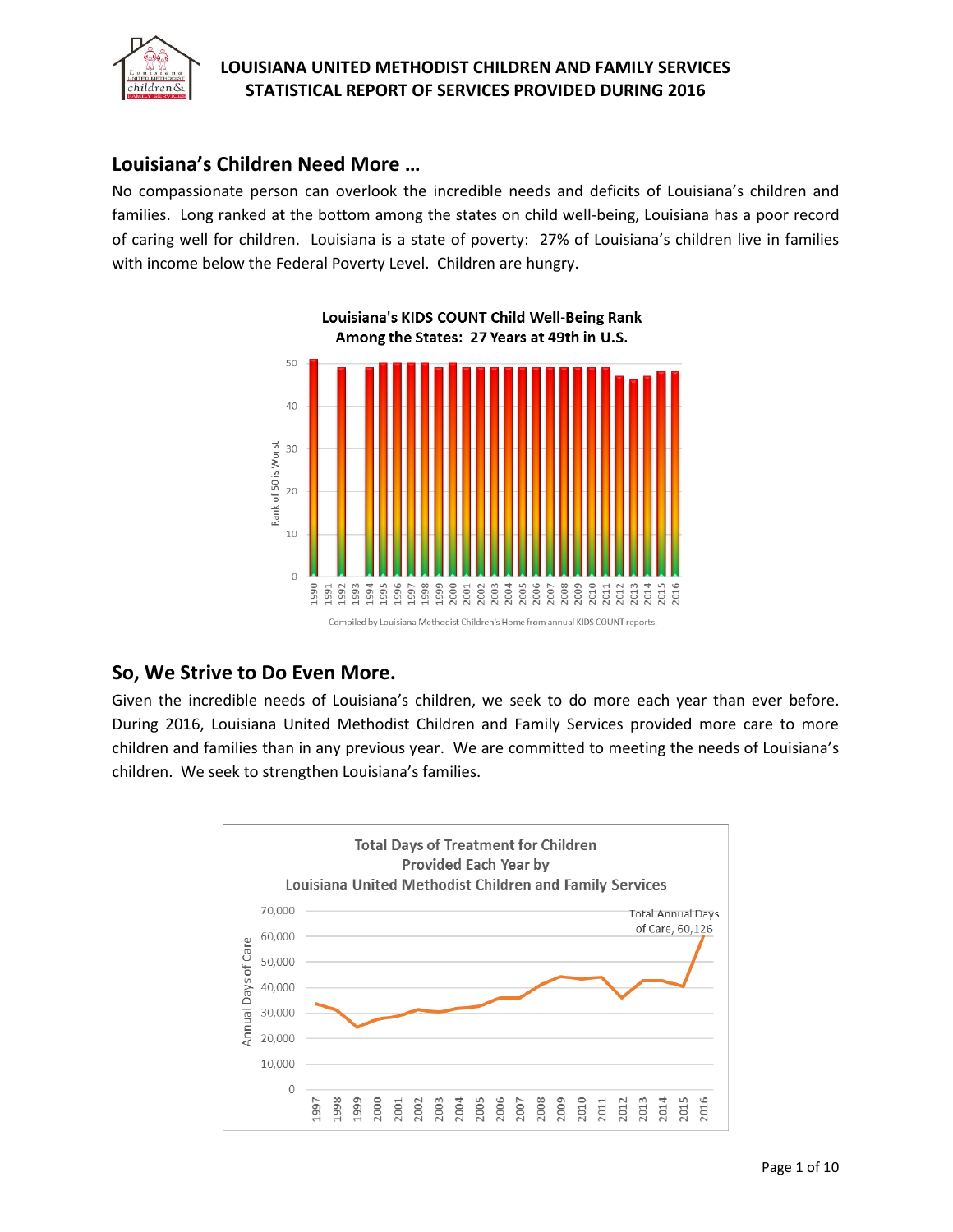

## **We are Compelled by God's Love**

The love of God compels us to pursue our mission: We guide children and families home to experience God's love by following the teachings of Christ. We employed 765 staff members during 2016 who intentionally and vigorously pursued our mission. Together, we touched more lives than in any previous year by providing services to 27,900 individuals.

From Methodist Foster Care's therapeutic foster care services offered throughout Louisiana, to the Family Lodge at the OWL Center where we host entire families so they spend weekends with their children who are residents of Louisiana Methodist Children's Home; from special education teachers in Howard School who inspire a child's curiosity to our dietary staff members who serve delicious, nutritious meals; from our Mental Health Specialists in three children's homes whose care allows children to sleep safely without fear; to our nurses, nurse practitioners and physicians who provide medical care to all our residents – wherever we are, wherever the "Home" is – we actively and enthusiastically pursue our mission. **We guide children and families home to experience God's love by following the teachings of Christ**.

## **Louisiana's Methodist Children's Homes**

Our three United Methodist children's homes are strategically located in the bootstrap, heel and toe of Louisiana's boot-shaped state. In addition to the residential care we provide at Louisiana Methodist Children's Home, Methodist Children's Home of Greater New Orleans, and Methodist Children's Home of Southwest Louisiana, from these three children's homes, we also reach into communities across Louisiana with services for families and children.

### **Intensive and Comprehensive Residential Care for Children and Adolescents**

Our three children's homes are licensed by Louisiana's Department of Health as Psychiatric Residential Treatment Facilities. We provide the most intensive, comprehensive and holistic residential care available to Louisiana's children. We receive requests for care from throughout Louisiana from parents; from managed care organizations; from custodial state agencies including the Department of Children and Family Services, the Office of Juvenile Justice, and the Louisiana Department of Health; from clergy and from healthcare professionals.

During 2016, 289 children received care in our three children's homes. 195 youth resided on our Ruston campus, 50 were residents of our Mandeville program, and 44 resided on our Sulphur campus. The average length of stay by campus varied: Ruston – 147 days, Mandeville – 113 days, and Sulphur – 168 days.

Among our three children's homes, we provided 41,700 actual days of care during 2016, operating at 91% of potential capacity. The reduction in utilization is a consequence of remodeling the Lewis Building on the Ruston campus and placement delays consequent to managed care operations.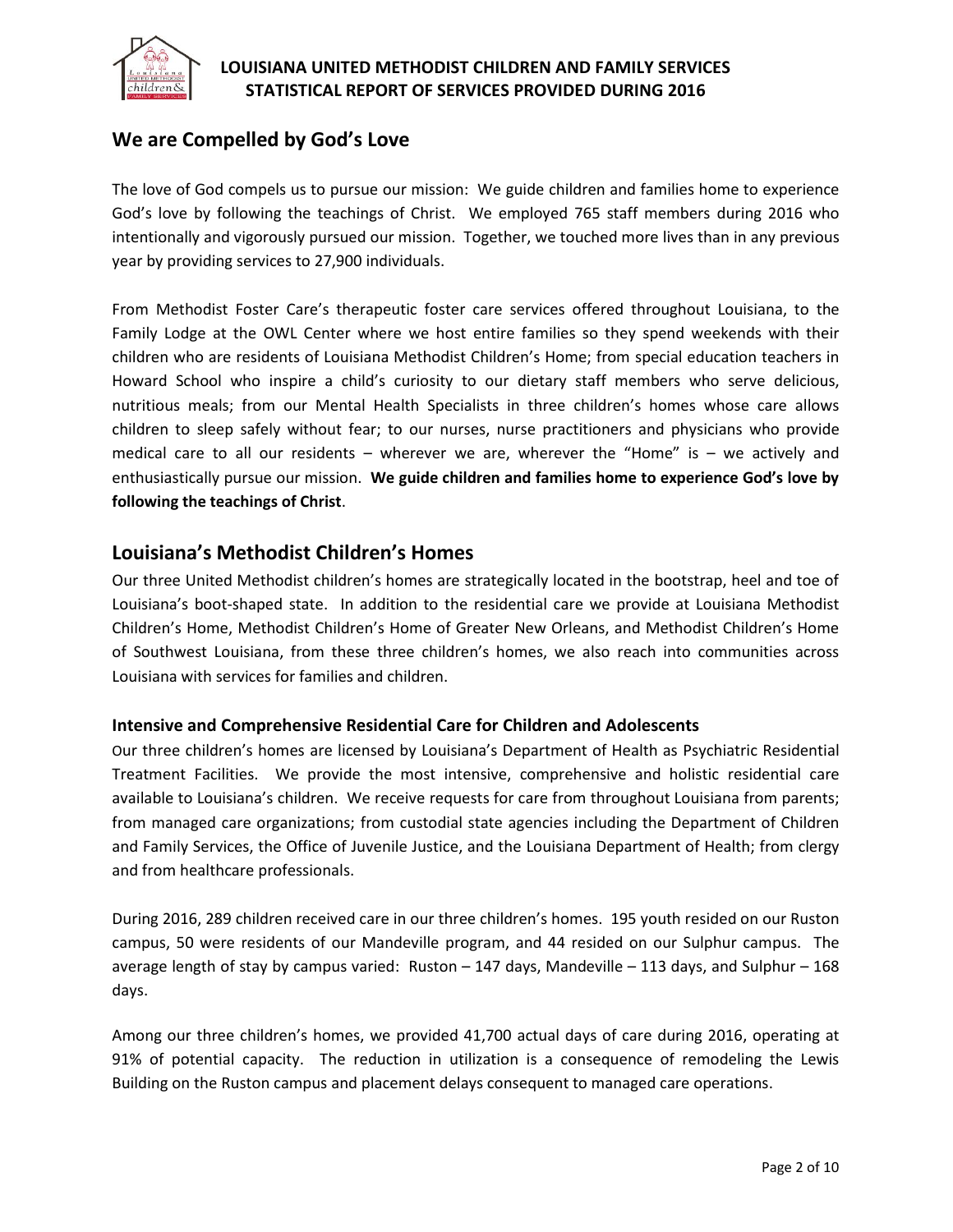

# **Residential Occupancy**

|                                                  | <b>Potential</b> | Actual       | Percentage  |  |
|--------------------------------------------------|------------------|--------------|-------------|--|
| <b>Residential Treatment Facility</b>            | Days of Care     | Days of Care | of Capacity |  |
| Louisiana Methodist Children's Home              | 30.744           | 28.647       | 93%         |  |
| Methodist Children's Home of Greater New Orleans | 6.588            | 5,652        | 86%         |  |
| Methodist Children's Home of Southwest Louisiana | 8.766            | 7.401        | 84%         |  |
| <b>TOTAL</b>                                     | 46,098           | 41,700       | 91%         |  |

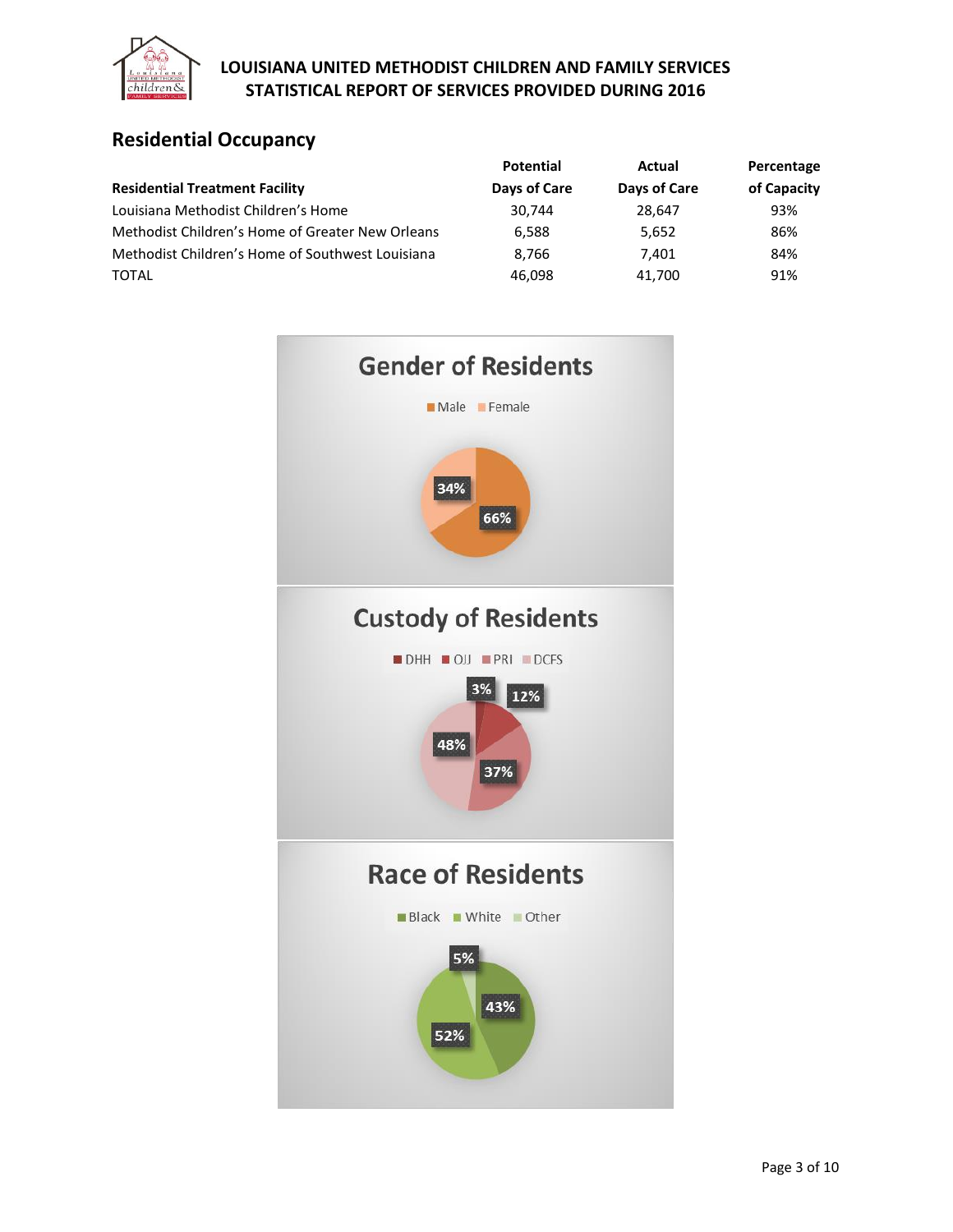

## **HOWARD SCHOOL**

The Lorraine Howard Educational Center, commonly known as "Howard School", is located on the Ruston campus of Louisiana Methodist Children's Home. Licensed by Louisiana's Department of Education as an alternative school, Howard School provided alternative educational services to 204 youth during the 2016 calendar year. Of these students, 190 were residents of Louisiana Methodist Children's Home and 14 were off-campus youth from the local school district. The average daily student count for educational services of Howard School and the John Allen Vocational Center was 82.

The school, inclusive of the vocational center, consists of a faculty of sixteen well-trained and certified professionals along with numerous support staff working to provide quality educational services to the youth. Howard School was fortunate to have added a part-time guidance counselor in the fall of 2016 along with an art educator who provides instruction to both middle and high school students. These two program additions greatly benefitted the students in the latter half of 2016.

End-of-course testing at the high school level resulted in a success rate of 50%. Youth who passed earned appropriate high school course credits; however, the passing rate decreased by 12% compared to the previous year. On the other hand, middle school performance on the Louisiana assessments yielded a significantly improved level of success compared to the previous school year – approximately 59% of the middle school students taking the state assessments received passing scores; this was a 17% increase over the previous year's passing rate.

Approximately 51% of the students who began the school year at Howard School were not attending at the time of testing. Each year the high turnover rate negatively impacts the state calculated school performance score for this alternative school. In addition, most of the students who are served have been enrolled in numerous schools throughout their lifetime and have often been enrolled at several schools within the same year. Frequent school placements along with individual psychological needs pose an academic challenge to our youth; they are more than likely than not well behind their peers in most academic areas and generally need significant support to achieve academic success.

Of particular interest, Howard School incorporated a software/web-based program for credit recovery in the previous year which allowed many of our high school students to take courses for credit hours toward a high school diploma. This program is very beneficial to our high school students so that they may earn course credit in classes that they may have previously failed or earn credit in classes that would not have otherwise been available through on-campus instructors and may have been impossible to schedule due to limited faculty already having full schedules or certifications. Six students were able to gain additional high school credits in 2016 through this program.

The John Allen Vocational Center served 57 students. Students from the local school district comprised 13 of that number or 23%. Four students from the HiSET (GED) program earned a High School Equivalency Diploma by taking the required coursework and successfully passing the HiSET exam to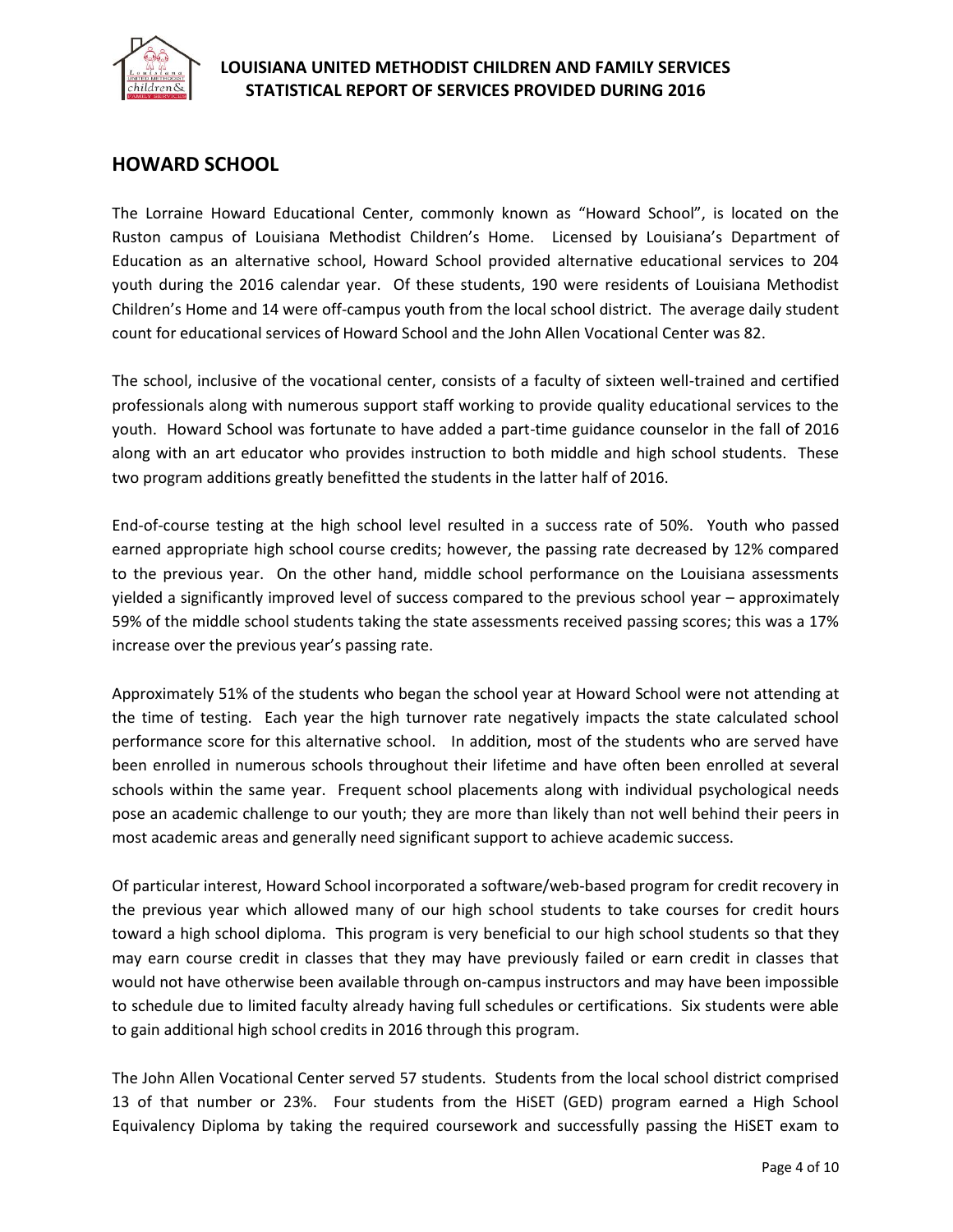

achieve this significant goal. Also, one student achieved a standard high school diploma by completing on-line course work in our high school computer lab. This marked an increase in the number of graduates over the past year by three youth, and the passage rate for the 2016 class of HiSET test takers was 80%.

The Lorraine Howard Educational Center and the John Allen Vocational Center remain educational staples at the Louisiana Methodist Children's Home's Ruston campus positioned for a great future that incorporates a collective vision focusing on improving student outcomes regardless as to short-term or long-term placements. The Education Department at the Louisiana Methodist Children's Home intends to achieve the stated mission by which all educators and support staff intend to continue to embrace – helping every child to rise and achieve to his or her fullest academic potential while providing the essential supports of safety, care, and guidance to help youth emerge into a traditional setting and develop as a productive citizen.

## **The OWL Center**

The Outdoor Wilderness Learning Center or "OWL Center" served over 13,000 individuals in 2016 in a variety of programs. The OWL Center provided therapeutic recreation to residents of all three Methodist Children's Home campuses, while increasing outreach programs in Louisiana communities.

The **Henning Conference Center** hosted over 5,000 visitors last year. It was used for numerous LMCH functions, including the staff Christmas luncheon, summer program activities, staff meetings, and trainings. Community events included weddings, family reunions, workshops, summer camps, and church/ business retreats.

The **Thomas Henning Family Lodge** is used by LMCH youth's family members, volunteers, and staff from satellite offices. LMCH youth enjoy being able to stay with their families and take part in family therapy, including equine-assisted family sessions.

With over 1500 participants in 2016, the **ropes course** continues to be popular with groups of all ages and backgrounds. Visiting community groups included churches, athletic teams, schools, and business corporations. Many of these groups come back every year, and incorporate the ropes course into their events as an important teambuilding tool. Ropes activities focus on problem solving, leadership skills, effective communication, and trust. The staff and youth from LMCH have the opportunity to take part in high and low ropes challenges throughout the year. These elements provide youth with a chance to get out of their comfort zones, and to develop problem solving and communication skills. It also builds the bond between youth and staff, an important facet of the CARE model.

The OWL Center continues to have an active volunteer program, hosting groups from as far away as Minnesota. They came with a wide range of talents, as well as the most important asset for any OWL volunteer: the willingness to work! OWL volunteers cleared trails, cleaned fence, worked in the orchard, painted and cleaned buildings, and worked on various construction projects. Under the supervision of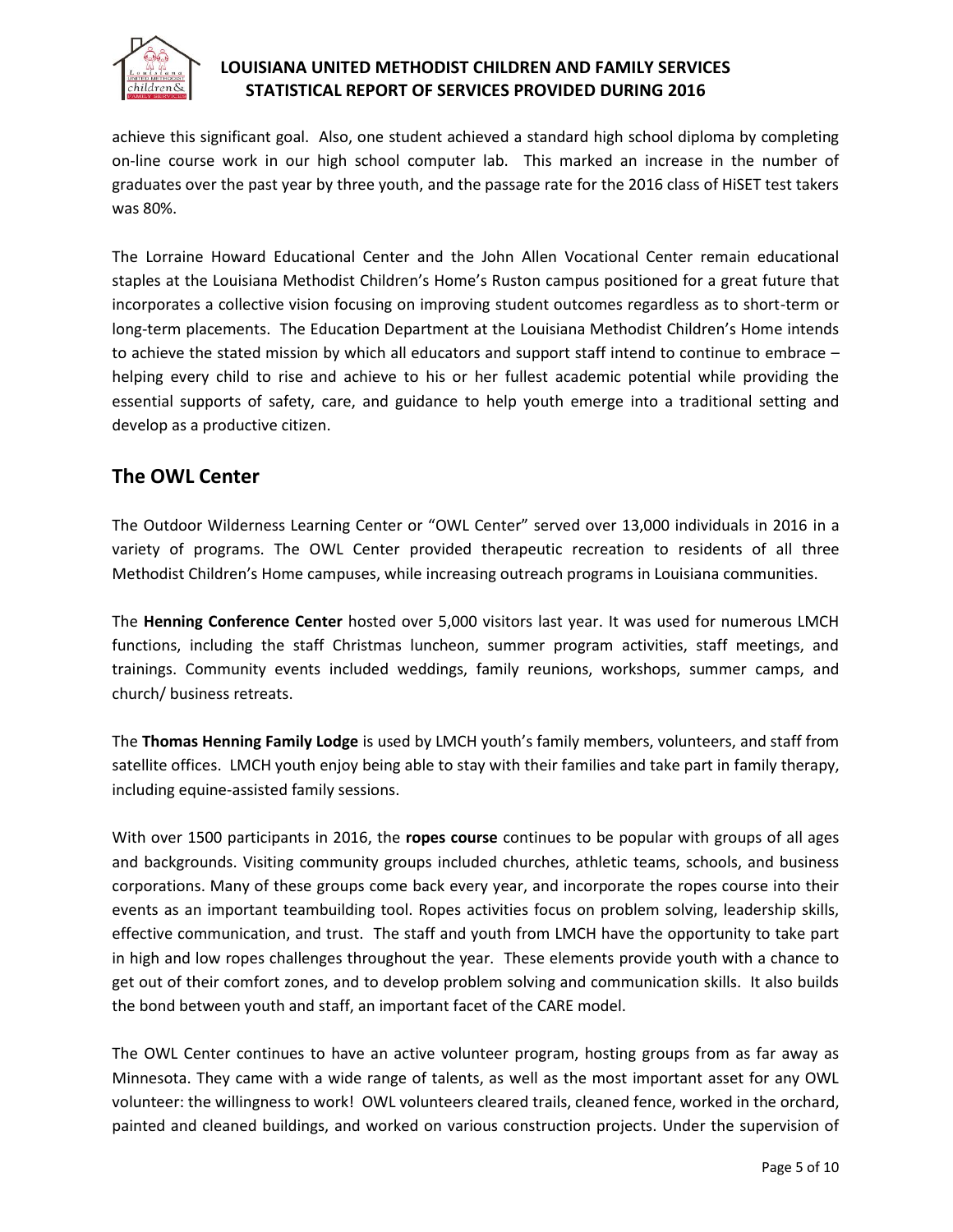

our Screaming OWL Production Manager, volunteers made the majority of the salsa and jelly produced in 2016. A core group of volunteers assisted with various lessons and groups at the equine center throughout the year. Each volunteer group is taken on a tour of the facility, providing a chance to spread the word about the ministry of the Children's Home.

Summer program for our Ruston MCH youth saw youth participating in the high and low ropes course, maze activities, canoeing, swimming, mountain biking, horseback riding, and much more! Residents of our children's homes and others – like the North Louisiana Rotary Club's RYLA Leadership camp which celebrated their 6 year with us in 2016 – fill our bunkhouse and cabins for fun, teambuilding, and personal growth. Participants enjoy swimming, canoeing, the ropes course, maze and equine assisted learning activities.

#### **OWL Center Partnerships**

The OWL Center continued to partner with LMCH's Family Counseling Center in offering equine assisted therapy for families and individuals. The OWL Center also hosted the second annual Military Family Day for approximately 600 members of the local National Guard and their families. We were honored to open up our beautiful campus to these service men and women. Despite the rain, the conference center, petting zoo, horseback rides, arts and crafts, and band made Military Family Day another huge success.

#### **OWL Equine Program**

The therapeutic horsemanship program served over 1800 individuals in 2016. The horsemanship class continues to be the most popular OWL program for LMCH residents. Youth are taught to safely handle, care for, and ride horses, with each week's lesson centering around a life skills theme, such as responsibility, setting goals, following directions, and respect. These classes are a wonderful opportunity for our youth to practice communication, compassion and patience. OWL staff also brought the horses down to the Sulphur campus, and provided equine therapy and low ropes activities to the youth there.

An increased number of community groups participated in Equine Assisted Learning sessions, focusing on group goals like teambuilding, communication, and problem solving. OWL staff brought horses to Med Camps of Louisiana weekly during their 8-week summer camp, and also went to their Fall Festival. OWL staff also began making regular visits to a local nursing home, bringing goats, horses, donkeys, and therapy dogs to visit the residents. The staff there tell us that the visits are much appreciated and enjoyed!

Equine Assisted Psychotherapy is a vital part of our equine program, and proves that therapy can be beneficial and fun for youth, therapists and staff alike! In EAP, participants learn about themselves and others by participating in activities with the horses, and then processing feelings, behaviors, and patterns. Non-verbal communication, assertiveness, problem-solving, responsibility, and confidence are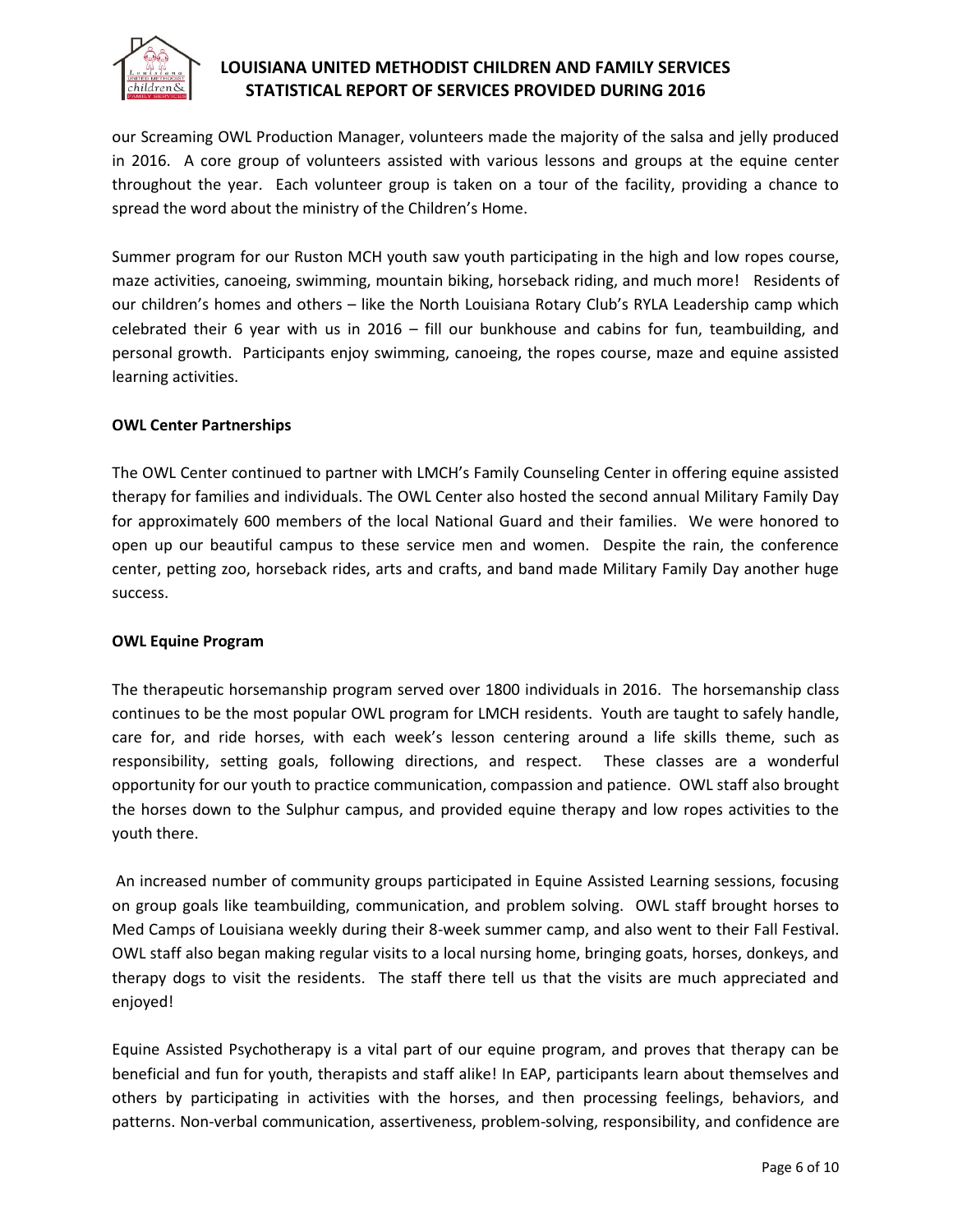

several examples of the tools developed by EAP. Many MCH youth are not responsive to traditional talk therapy, and EAP is a powerful tool to help them 'unlock' certain habits and destructive behaviors.

The OWL Center offers therapeutic horsemanship classes thanks to our 2 PATH Certified instructors. The number of therapeutic riding lessons for individuals with handicaps increased, as well as therapeutic horsemanship classes for youth from the community. A grant funded by the Living Well Foundation allowed the equine center to offer a free horsemanship class for at risk youth from Lincoln Parish. During two 12 week sessions, 18 youth ages 7-16 took part in equine assisted learning activities and horsemanship classes. The response from their guardians was overwhelmingly positive, with several commenting that they had seen positive changes in their child's behavior and self-esteem.

## **FAMILY COUNSELING CENTER**

The Family Counseling Center (FCC) is a community counseling center located on the grounds of Louisiana Methodist Children's Home in Ruston, Louisiana. Counseling services are available for individuals, couples, families, and children.

| Programs                                                    | <b>Families</b> | <b>Individuals</b> | <b>Sessions</b> |
|-------------------------------------------------------------|-----------------|--------------------|-----------------|
|                                                             |                 |                    |                 |
| FCC, Grace United Methodist Church/Family Enrichment Center | 318             | 954                | 4128            |
| <b>Group Sessions</b>                                       | 107             | 107                | 21              |
| <b>Health Hut</b>                                           | 152             | 152                | 152             |
| Cypress Spring Elementary School (Individual and Groups)    | 524             | 568                | 494             |
| Head Start (Ruston, Farmerville & Dubach)                   | 43              | 77                 | 77              |
| FCC Community Events at the OWL                             | 304             | 680                |                 |
| <b>Community Education/Trainings</b>                        | 1428            | 1428               |                 |
| Distribution of marketing and educational materials         |                 | 5400               |                 |
| Prevention Services through Publications/Facebook/Radio     |                 | 4300               |                 |
| <b>Referrals to Community Services</b>                      | 303             | 303                |                 |
| <b>Total Served</b>                                         | 3179            | 13,969             | 4872            |

The table above details the services provided to the community by the Family Counseling Center. The Family Counseling Center served individuals and families in 8 parishes providing mental health counseling and psychoeducational services to over 13,969 individuals.

A positive consequence of outgrowing our own facility on the Ruston campus has been the spread of our services into local and surrounding communities. Counseling sessions were provided at FCC, Grace United Methodist Church, First Baptist Family Enrichment Center, Head Start (Ruston, Dubach and Farmerville), Health Hut and Cypress Springs Elementary School. Group counseling sessions were provided at Council on Aging and Believing in You/ Elisha Ministries, Cypress Springs Elementary School, DART and Head Start locations.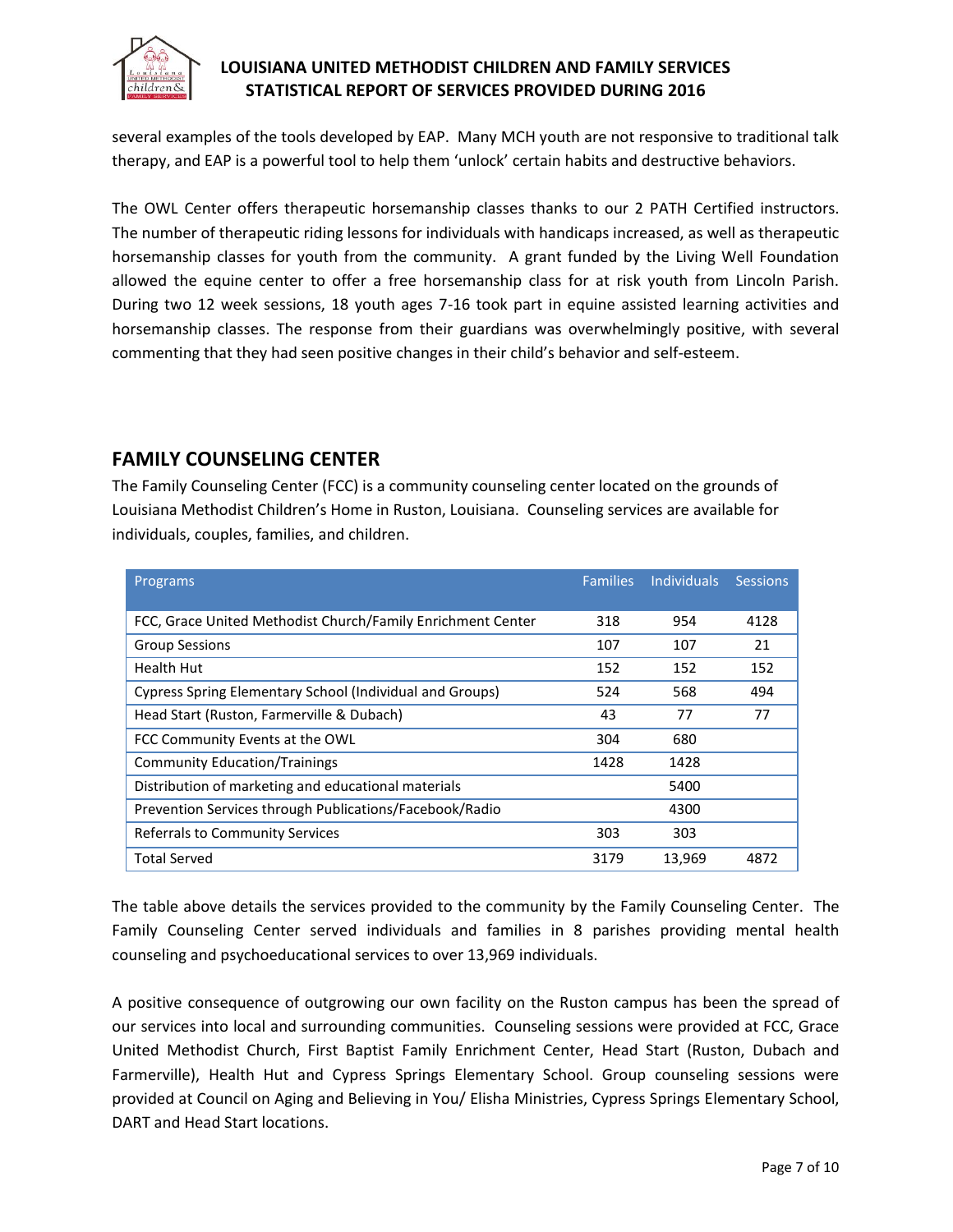

Family Counseling Center strives to meets the needs of families by focusing on specialty areas in children's services, trauma recovery and marriage and family issues. In addition to improving our counseling skills, we strive to be a vital part of the community. It is our belief that partnering with a purpose across a diverse spectrum of programs and organizations is most effective in addressing the complexity of the mental health issues affecting our community. During 2016, our Family Counseling Center continued to build relationships within the community to help strengthen this collaborative bond.

**Funding:** The Family Counseling Center is supported with fee for service revenue, grants and the charitable support received from donors whose contributions allow the Family Counseling Center to continue operations. The revenues are detailed in the chart below.



**Total number of sessions:** The Family Counseling Center provided 4128 counseling sessions during 2016. An additional 152 sessions were provided at Health Hut, 494 at Cypress Springs Elementary School and 77 individual and group sessions at 3 Head Start sites. Twenty-one group sessions were provided in the community.

**Partnerships:** Our FCC partnership with Lincoln Parish Schools continued with Family Counseling Center providing mandatory trainings for school personnel and co-locating a therapist at Cypress Springs Elementary School 2 days a week. FCC therapists continues to provide counseling at Health Hut 2 days a week. In 2016, the Family Counseling Center began a partnership with Head Start programs in Union Parish following a similar model as we use with Ruston Head Start. Family Counseling Center provides quarterly trainings Ruston Fire Department. Family Counseling Center continues to collaborate with physicians, community agencies, first responders and churches. In 2016 we hosted the second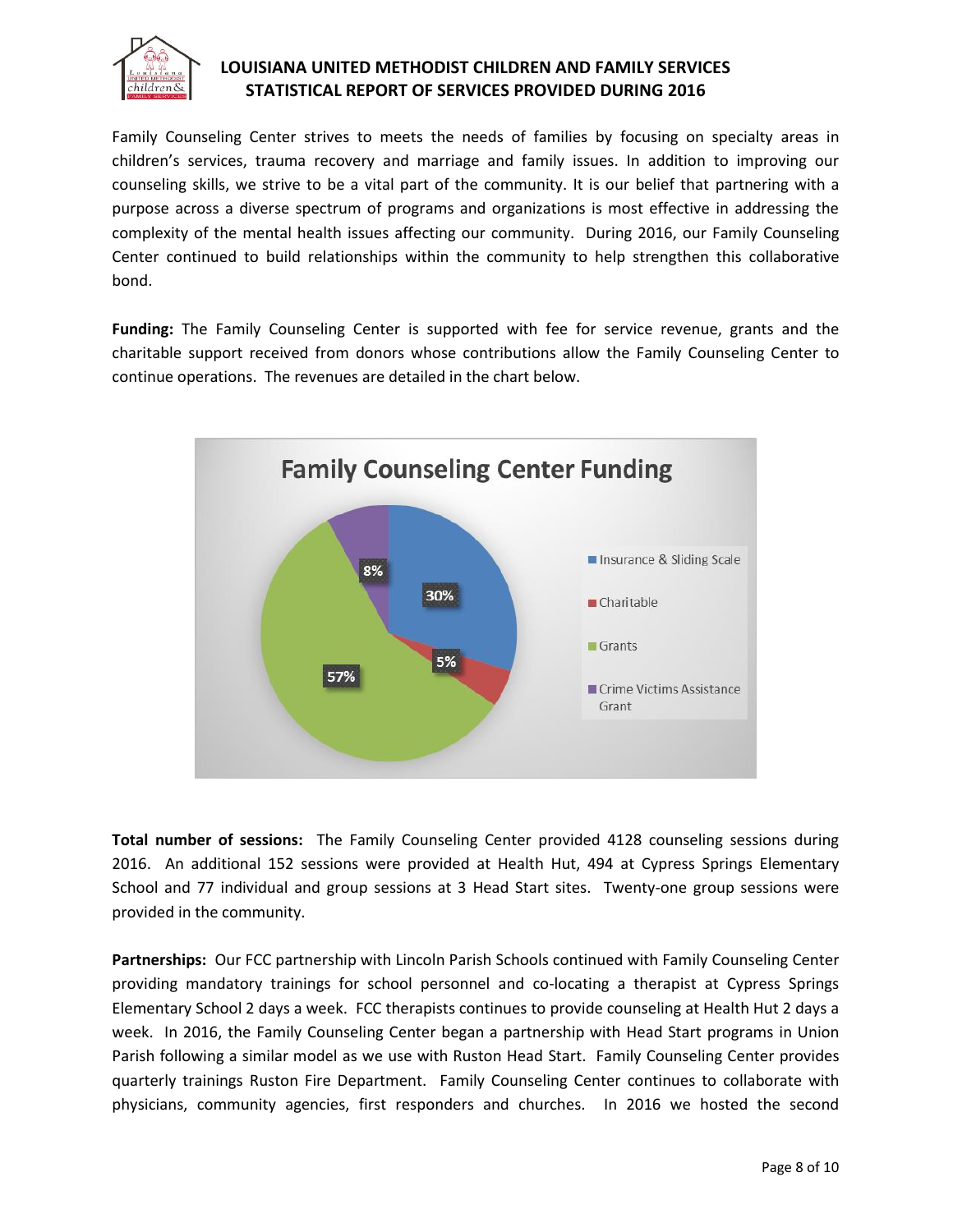

Community Partners Appreciation Luncheon which was well attended. We also began a partnership with Longstraw St. Peter's Baptist Church working with an at-risk youth program.

FCC partnered with the OWL to provide the following in 2016:

- Field Day for Cypress Springs Elementary 5<sup>th</sup> graders
- Youth Summit for Union and Lincoln youth leadership program.
- Two events for youth from St. Peter's Baptist Church in Longstraw, Louisiana
- Tours for multiple groups to introduce OWL programming
- Military Day for the 527th and 1023<sup>rd</sup> National Guard soldiers and their families

The Military Initiative is an effort to meet the mental health needs of our soldiers and their families throughout the state. FCC has continued to be involved in National Guard events including Yellow Ribbon events, Suicide Prevention Run and providing tours at the OWL. FCC explored the possibility of a partnership with Idaho Reboot Camp for veterans with PTSD.

FCC continues to partner with the master's level counseling programs at Louisiana Tech University and University of Louisiana at Monroe by providing an internship site.

**Educational Community Presentation:** Community trainings have included ADHD, Parent-Child Relationship Training, Suicide Prevention, Stress Management, Classroom Management, Cyber Bullying and the Effects of Technology on the Sexual Health of our Youth. These trainings have been offered in collaboration with local community agencies, churches and schools.

## **LIFE SKILLS TRAINING CENTER**

### **INDEPENDENT LIVING PROGRAM, CASE MANAGEMENT, AND TRANSITIONAL LIVING SERVICES**

During 2016, within the Monroe Region Independent Living Skills Program, 242 structured classes were presented to 14-17 year olds. Of these youth, 83 were in DCFS custody, 211 in OJJ custody and 100 were other custody. Children in the care of our agency, other child care agencies and in foster care have attended classes in subjects such as apartment hunting, check writing, banking, nutrition and many other subjects related to living independently. Each participant in the Independent Living Program receives a pre-assessment and post-assessment with the Ansell-Casey Assessment tool. During 2016, the average score on pre-assessment was 49% with the average on post-assessment's being 67% for a pre-assessment/post-assessment average of percentage change of 26%.

On July 1, 2016, we began serving youth of the Covington Region. The number of structured classes presented to 14-17 year olds in this Region was 41. There were 50 DCFS youth served. Staff provided case management services to 6 youth aged 18-26 in the Monroe Region. The Covington Region served 50 youth ages 18-26. Due to the inclement flooding that took place in this Region more youth of this population were in need of services. These former foster children were assisted in finding housing services; food and emergency SNAP benefits: helped to move into a new place to live; guidance through